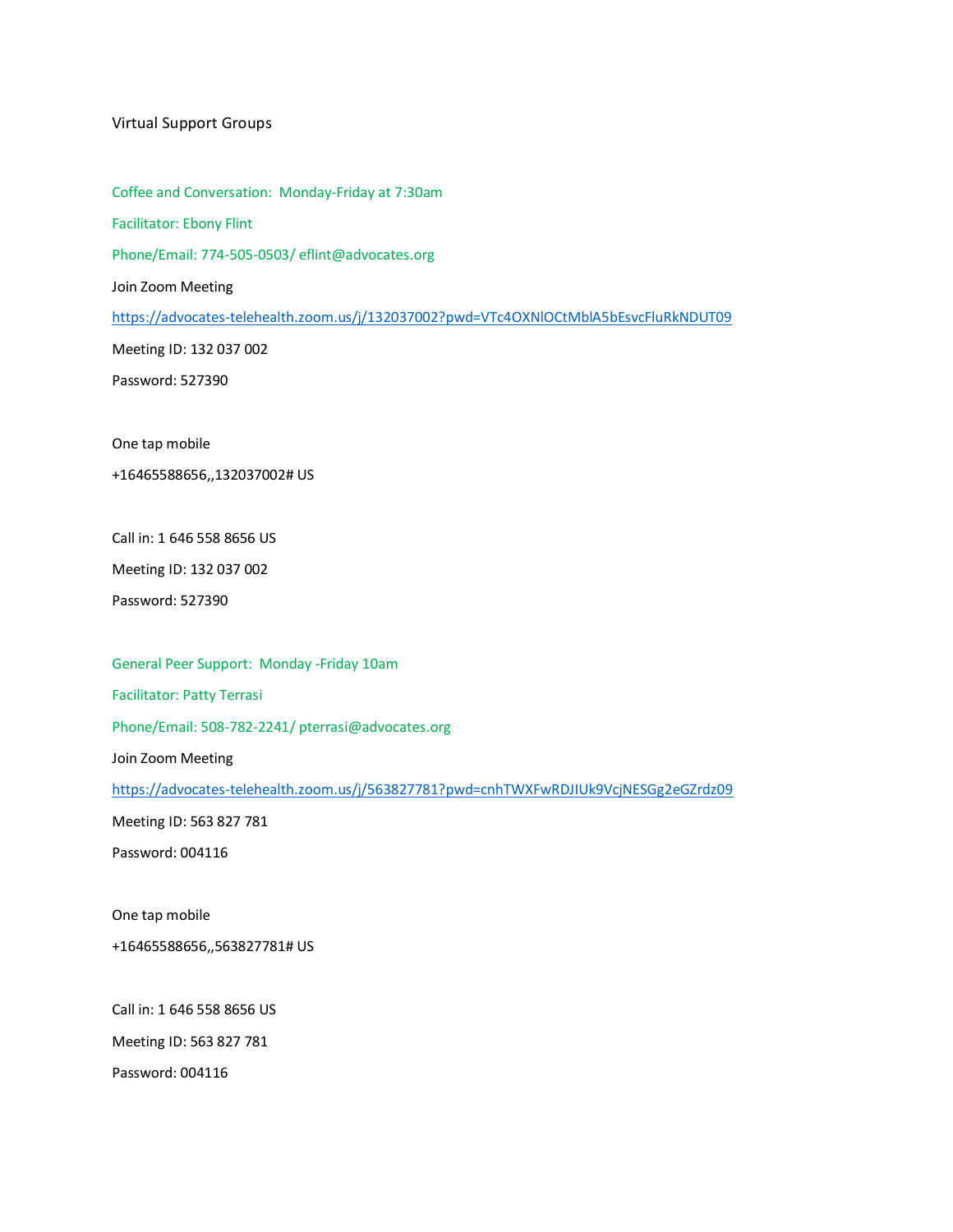Lunch and Laugh: Monday-Friday 1pm Facilitator: Patty Terrasi Phone/Email: 508-782-2241/ pterrasi@advocates.org

Join Zoom Meeting

<https://advocates-telehealth.zoom.us/j/895929447?pwd=bWFZb3o4ZWRFNHlOTmpoYktSaVBWZz09>

Meeting ID: 895 929 447

Password: 301140

One tap mobile

+16465588656,,895929447# US

Call in: 1 646 558 8656 US

Meeting ID: 895 929 447

Password: 301140

Creative Minds: Monday-Friday 4pm

Facilitators: Caroline Miller **Ashley Sproul** Ashley Sproul

Phone/Email: 508-309-0129/CaMiller@advocates.org 508-397-3828/ CaMiller@advcoates.org

Join Zoom Meeting

<https://advocates-telehealth.zoom.us/j/779204222?pwd=Rmo1bU8vdWtLUmR4Z2VPYTc0Y2dBdz09>

Meeting ID: 779 204 222

Password: 135287

One tap mobile

+16465588656,,779204222# US

Call in: 1 646 558 8656 US

Meeting ID: 779 204 222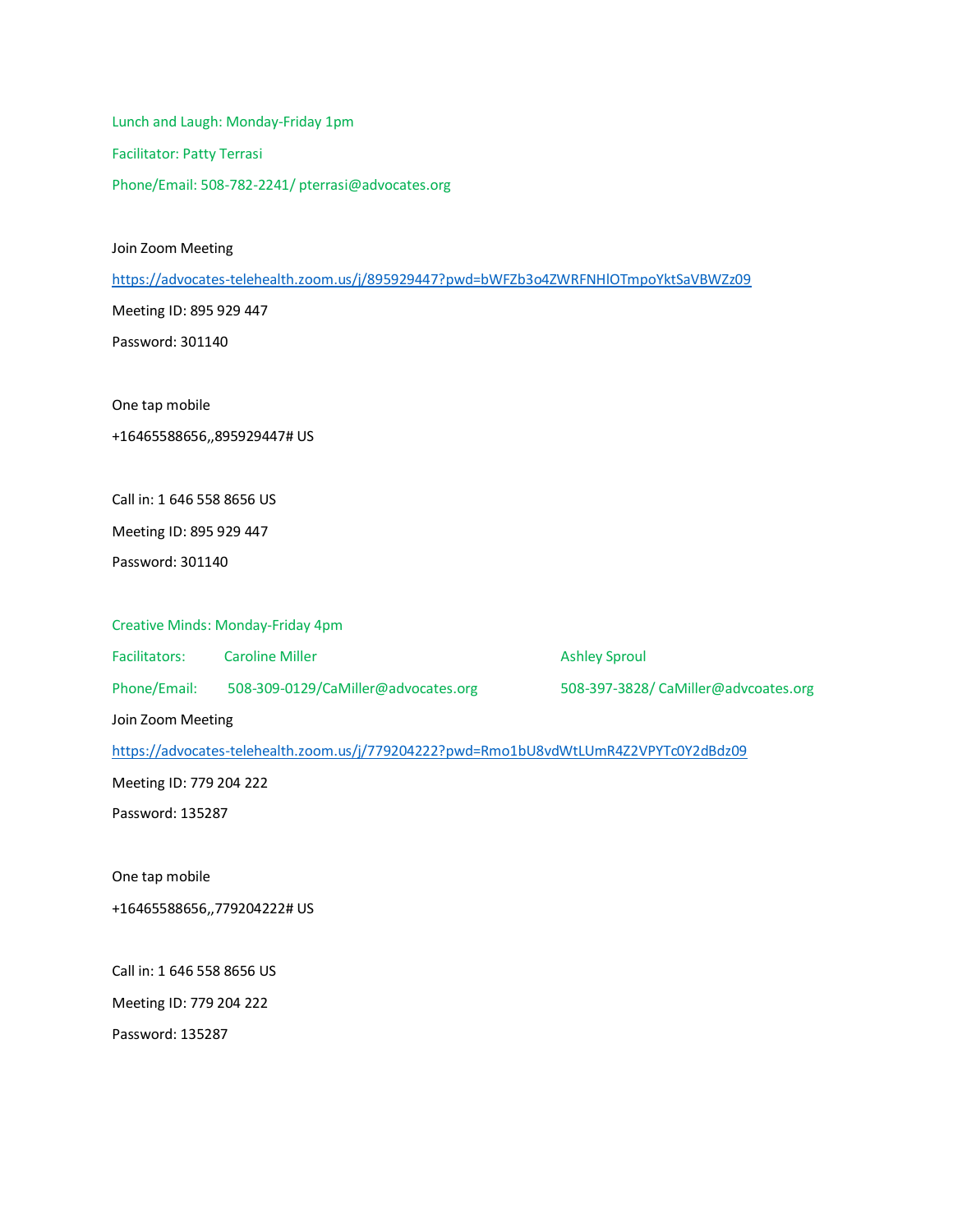| <b>Alternatives to Suicide</b>                    |                                                  |                                    |
|---------------------------------------------------|--------------------------------------------------|------------------------------------|
| Facilitators:                                     | David Baldini                                    | <b>Patrick Conway</b>              |
|                                                   | Phone/Email: 508-380-9281/dbaldini@advocates.org | 774-423-4852/pconway@advocates.org |
|                                                   | Monday, April 27, 2020, 4:00 PM - 5:30 PM        |                                    |
| Join Zoom Meeting                                 |                                                  |                                    |
| Event repeats every Monday                        |                                                  |                                    |
| https://advocates-telehealth.zoom.us/j/5155063104 |                                                  |                                    |
| Meeting ID: 515 506 3104                          |                                                  |                                    |
| One tap mobile                                    |                                                  |                                    |
|                                                   | +16465588656,,5155063104# US                     |                                    |
| Dial by your location                             |                                                  |                                    |
| +1 646 558 8656 US                                |                                                  |                                    |
| Hearing Voices and other unusual experiences      |                                                  |                                    |
| Facilitators:                                     | David Baldini                                    | <b>Patrick Conway</b>              |
|                                                   | Phone/Email: 508-380-9281/dbaldini@advocates.org | 774-423-4852/pconway@advocates.org |
|                                                   | Thursday, April 16, 2020, 3:00 PM - 4:30 PM      |                                    |
| Event repeats every Thursday                      |                                                  |                                    |
| Join Zoom Meeting                                 |                                                  |                                    |
| https://advocates-telehealth.zoom.us/j/5155063104 |                                                  |                                    |
| Meeting ID: 515 506 3104                          |                                                  |                                    |
| One tap mobile                                    |                                                  |                                    |
| +16465588656,,5155063104# US                      |                                                  |                                    |
| Dial by your location                             |                                                  |                                    |

+1 646 558 8656 US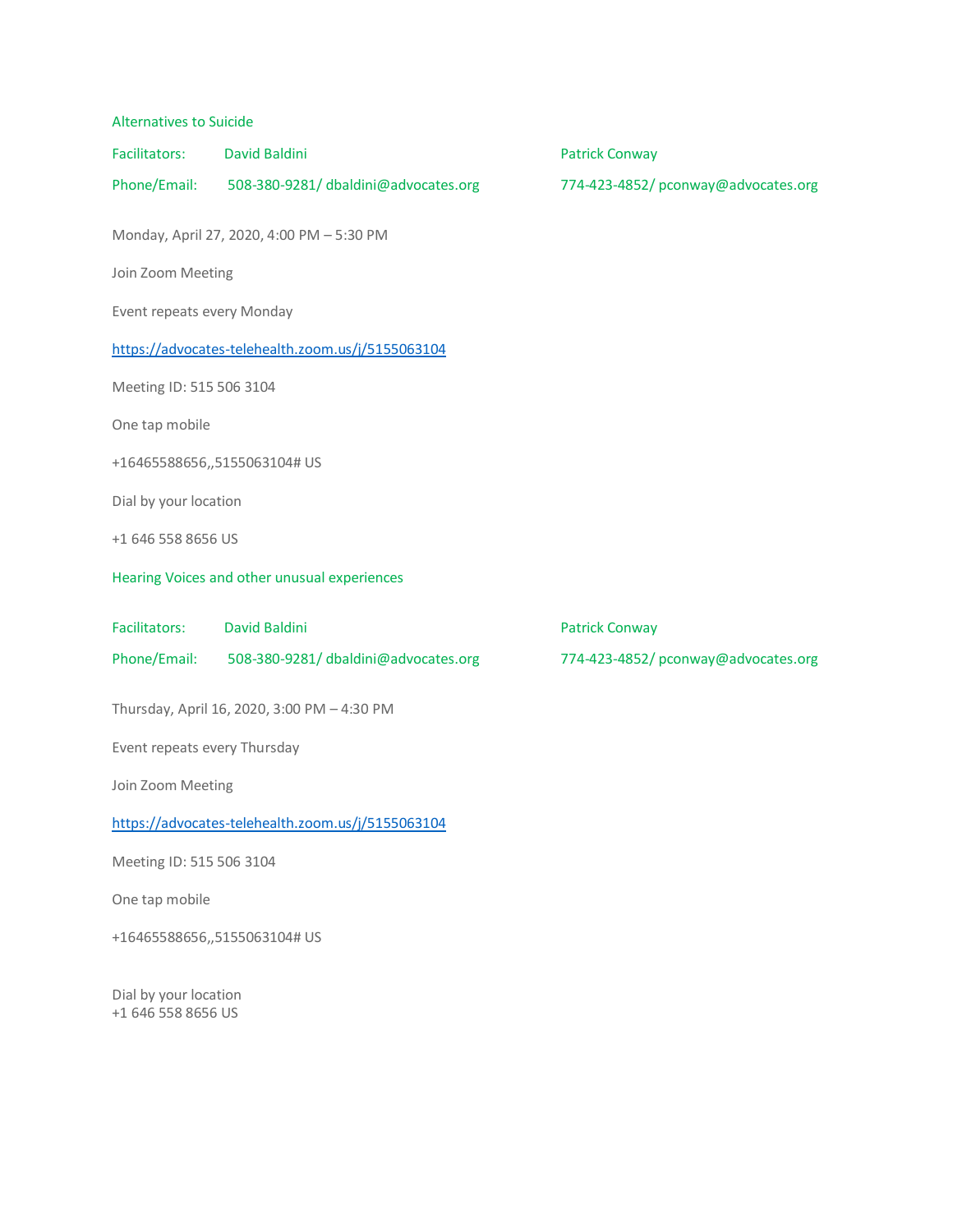### Young Adult Peer Support Group

Facilitators: Courtney Dewey<br>
Phone/Email: 508-848-9289/CDewey@advocates.org 774-432-1902/JI

[508-848-9289/ CDewey@advocates.org](mailto:508-848-9289/%20CDewey@advocates.org) 774-432-1902/ JLacorazza@advocates.org

### Sunday's 2:30pm-4pm

Zoom Link: <https://advocates-telehealth.zoom.us/j/99774847006?pwd=YzhZbVZWNi9xOVJqbXNLU09JNThkUT09> [<https://advocates-telehealth.zoom.us/j/99774847006?pwd=YzhZbVZWNi9xOVJqbXNLU09JNThkUT09>](https://advocates-telehealth.zoom.us/j/99774847006?pwd=YzhZbVZWNi9xOVJqbXNLU09JNThkUT09)

Dial-in: +1 646 558 8656

Meeting ID: 997 7484 7006

Password: 003385

Music Jam

Facilitators: David Baldini

Phone/Email: 508-380-9281/ dbaldini@advocates.org

Every 3rd Tuesday, April 21, 2020, 6:00 PM – 8:30 PM

Join Zoom Meeting

<https://advocates-telehealth.zoom.us/j/5155063104?pwd=WGE3c1R2WmRHM01hRlBYeXNwM2cvUT09>

Meeting ID: 515 506 3104

Password: 413481

One tap mobile

+16465588656,,5155063104#,,#,413481# US

Dial by your location

+1 646 558 8656 US

Meeting ID: 515 506 3104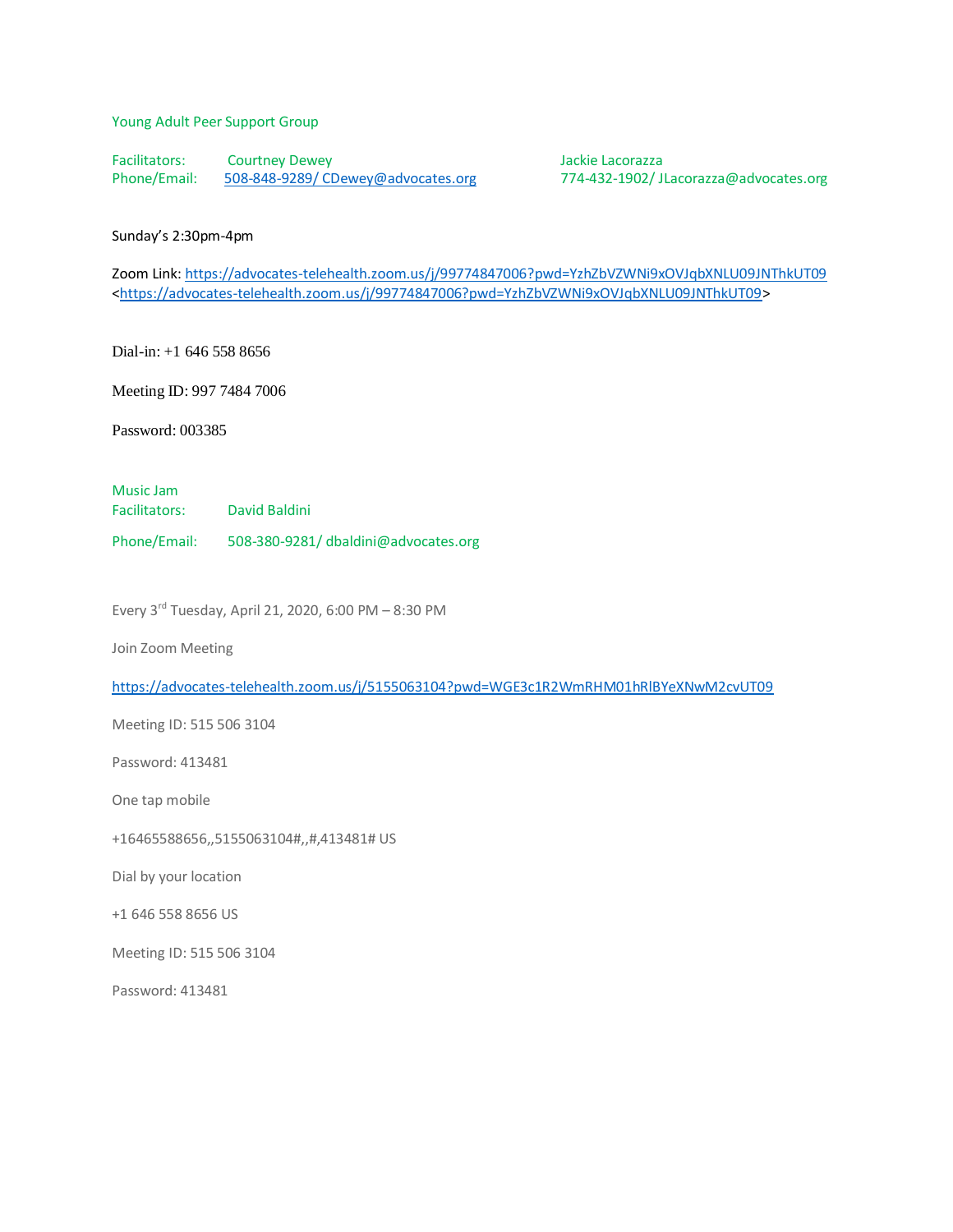Facilitators: Ann Burgess Val Hadden

Phone/Email: 508-782-8444/aburgess@advocates.org vhadden@advocates.org

Join Zoom Meeting

<https://advocates-telehealth.zoom.us/j/483620699?pwd=T2VBeTM1dlJQZzN5dXB1Vnd4VEJYdz09>

Meeting ID: 483 620 699

Password: 351410

One tap mobile

# +16465588656,,483620699# US

Call in: 1 646 558 8656 US (New York) Meeting ID: 483 620 699 Password: 351410

Evening Reflection: Monday-Friday 7pm Facilitators: Caroline Miller Ann Burgess Ann Burgess Phone/Email: 508-309-0129/ CaMiller@advocates.org 508-782-8444/ aburgess@advocates.org

## Join Zoom Meeting

<https://advocates-telehealth.zoom.us/j/631463206?pwd=V2puOTJPTkllbTAvNVJLM0VSTFRsZz09>

Meeting ID: 631 463 206

Password: 666687

Call in: 1 646 558 8656 US

Meeting ID: 631 463 206

Password: 666687

One tap mobile

+16465588656,,631463206# US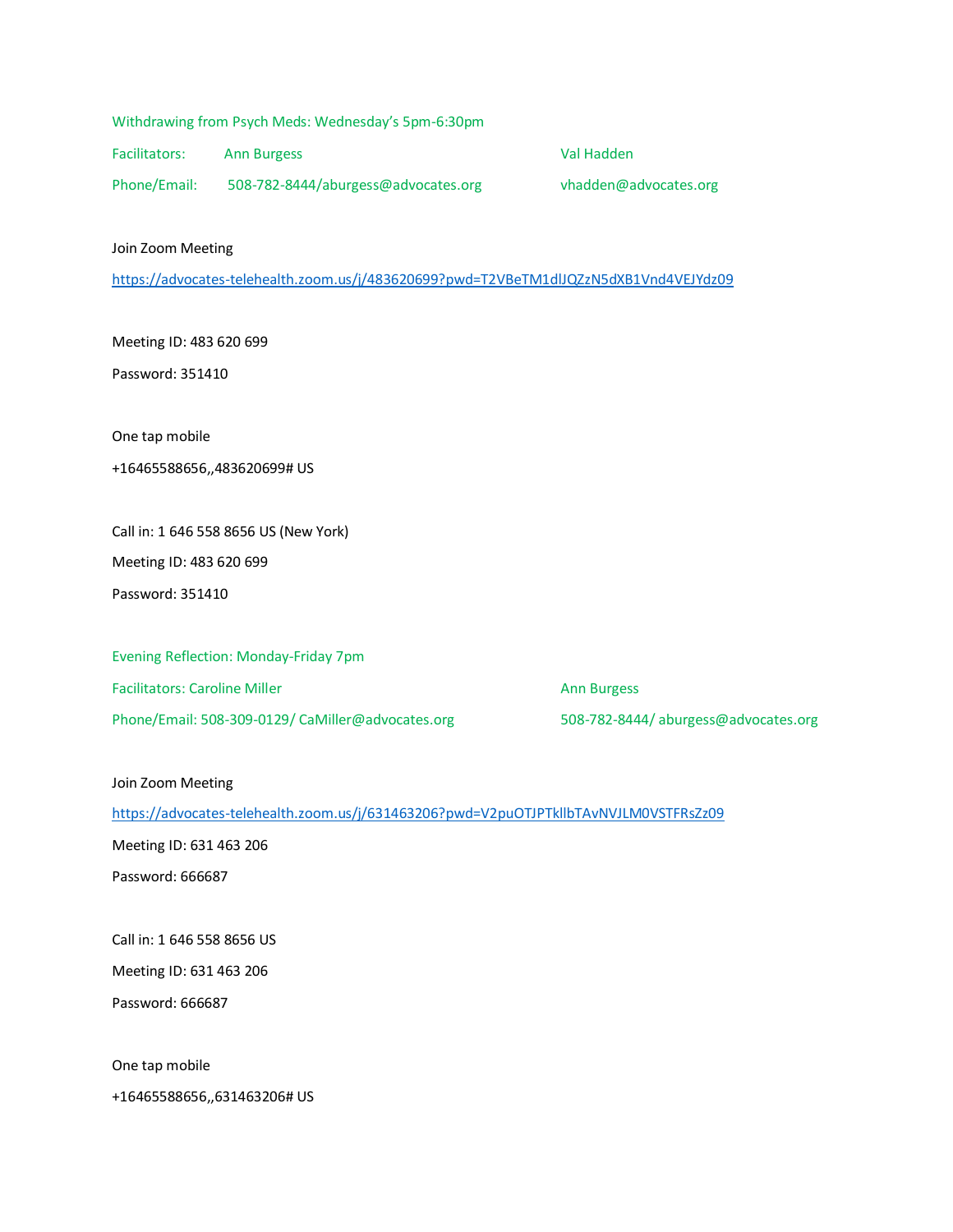Brunch Talk: Saturday's at 11am Facilitator: Ashley Sproul Phone/Email: 508-397-3828/ asproul@advocaes.org Join Zoom Meeting <https://advocates-telehealth.zoom.us/j/716181410?pwd=ZnhRWU5FVnk4NjZkNDlJbFIxd1UrZz09> Meeting ID: 716 181 410 Password: 490607

One tap mobile

+16465588656,,716181410# US

Call in: 1 646 558 8656 US

Meeting ID: 716 181 410

Password: 490607

Rainbow Group (LGBTQ): Saturday's at 4pm Facilitator: Ashley Sproul Phone/Email: 508-397-3828/ asproul@advocates.org

Join Zoom Meeting

<https://advocates-telehealth.zoom.us/j/183760219?pwd=NjNUTWFQUWpsNTBqWTd3ZXJiY3Z0Zz09>

Meeting ID: 183 760 219

Password: 664854

One tap mobile

+16465588656,,183760219# US

Call in: 1 646 558 8656 US

Meeting ID: 183 760 219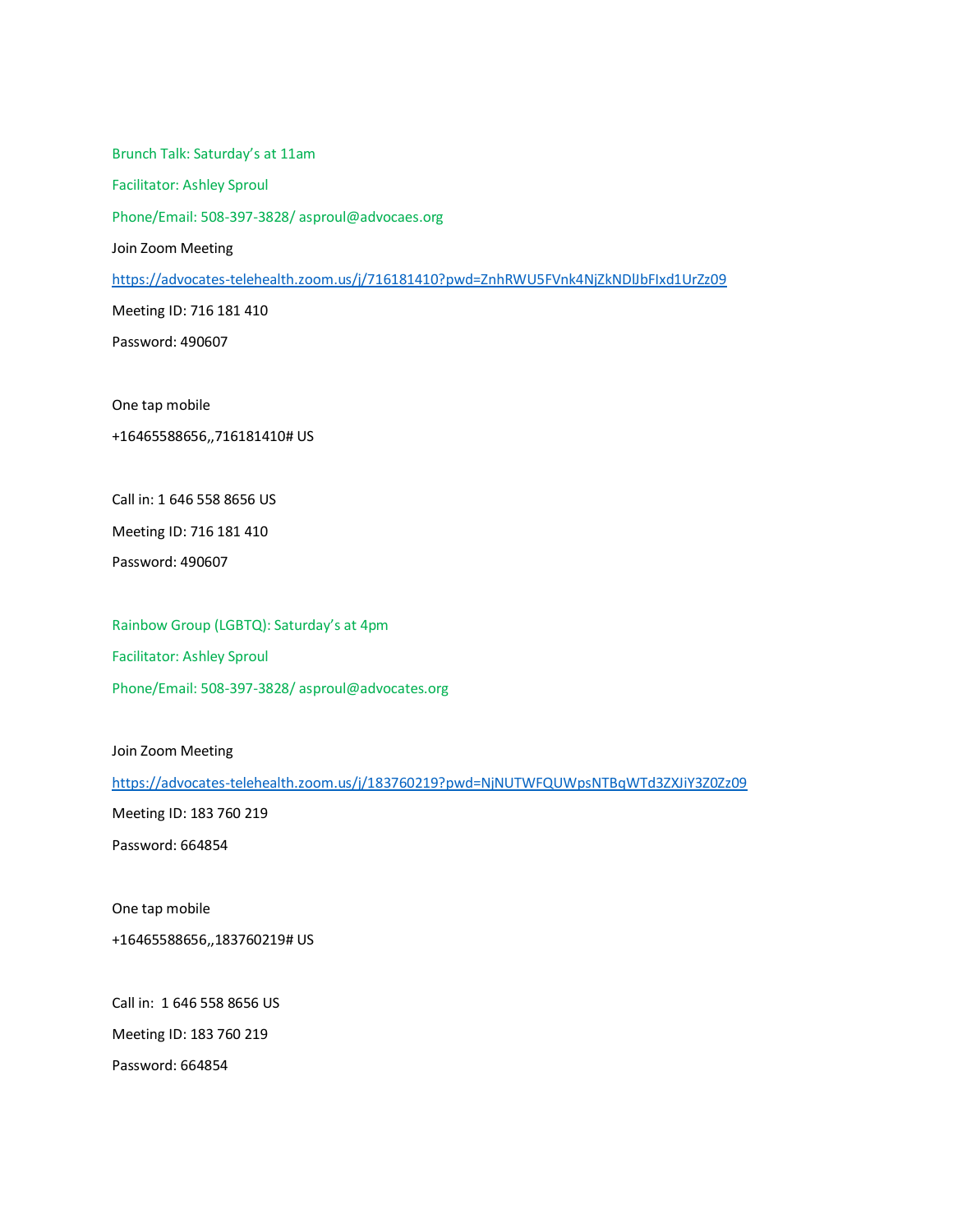Movies and More: Saturday's at 8pm Facilitator: Caroline Miller Phone/Email: 508-309-0129/ CaMiller@advocates.org Description: Talk about different movies, shows, etc, that are getting you through these tough times. Join Zoom Meeting <https://advocates-telehealth.zoom.us/j/311203756?pwd=UzUvQ1duL1VpRUgwVzFMU2gxMkp3QT09> Meeting ID: 311 203 756 Password: 122815

One tap mobile

+16465588656,,311203756# US

Call in: 1 646 558 8656 US

Meeting ID: 311 203 756

Password: 122815

Sunday Fun Day: Sunday's at 3pm Facilitator: Ann Burgess Phone/Email: 508-782-8444/ aburgess@advocates.org

Join Zoom Meeting

<https://advocates-telehealth.zoom.us/j/557031365?pwd=WjEvZWFWTXk3dTVJYWIramFhWGlVUT09>

Meeting ID: 557 031 365

Password: 617283

One tap mobile

+16465588656,,557031365# US

Call in: 1 646 558 8656 US

Meeting ID: 557 031 365